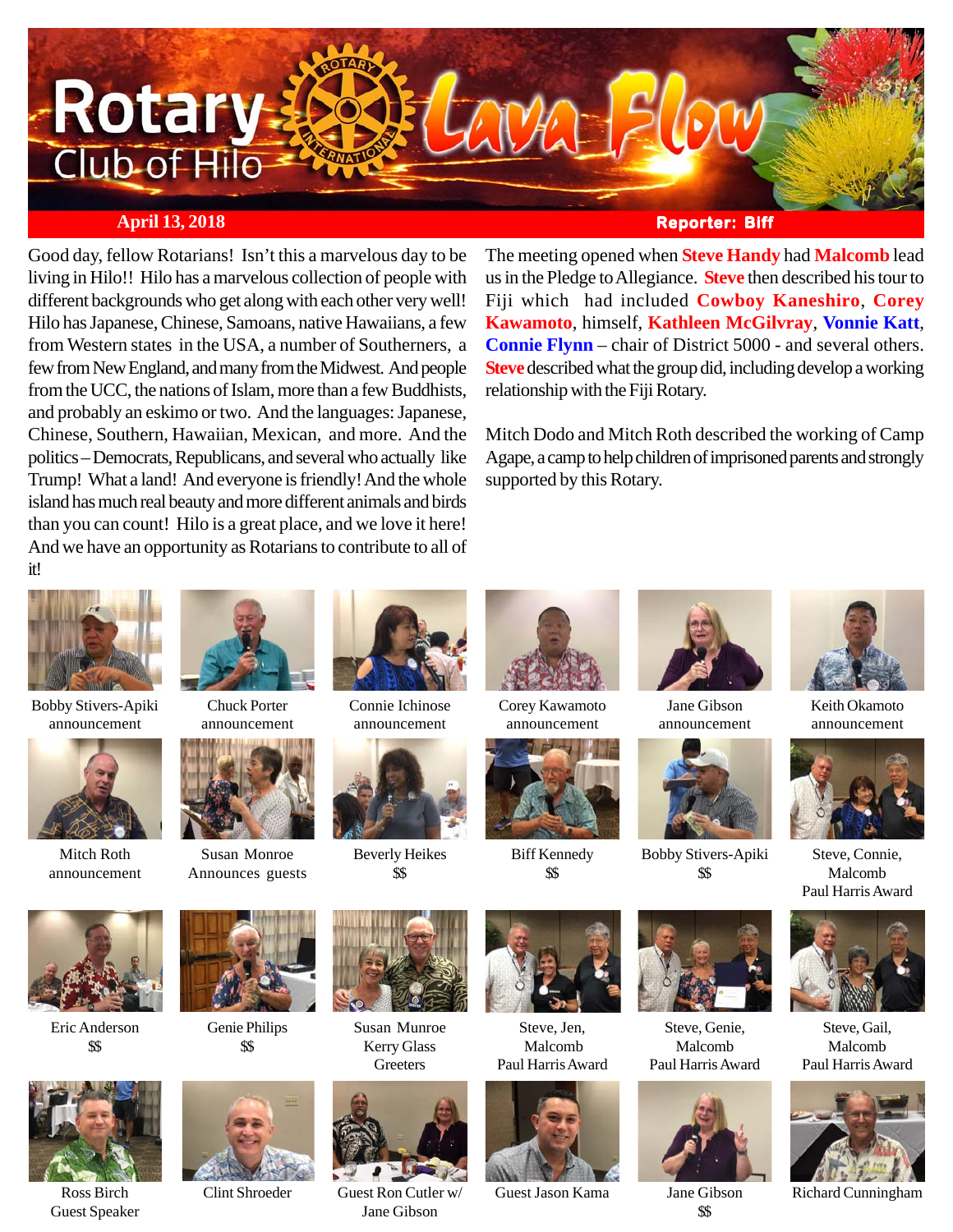#### *Birthdays:*

**Nosaka, Johnalyn** April 5 **Kusunoki, Alan** April 7 **Aoki, Toshi** April 8 **Brown, Tom** April 10 **Wong, Wally** April 11 **O'Brien, Sally** April 14 **Hanley, Bob** April 16 **Hanley, Joe** April 26 **Bicknell, Mary** April 28 **Prose, Marcia** April 28 **Dobbe, Alberta** April 29

### *Club Anniversary:*

**Wallis, Sam** April 2, 1976 (42) **Shikuma, Craig** April 3, 1992 (26) **Kennedy, Biff** April 12, 2013 (5) **Porter, Gay** April 12, 1991 (27) **Carter, Gerard** April 16, 1993 (25) **Heikes, Beverly** April 28, 2017 (1) **Mates, Reese** April 29, 2008 (10)

#### *Announcements:*

**April 13 - Ross Birch Hawaii Island Visitors Bureau April 19 - Chili and Dessert Contest April 20 - No Meeting May 26 - "Hoe Down at the Porter's) June 7 - Installation Event June 9 - No Meeting**

*Rotary Club of Hilo Board of Directors* **2017 – 2018:**

- President **Steve Handy, Jr.**
- Past President **Randy Hart**
- President Elect **Keith Okamoto**
- Vice President **Mitch Dodo**
- Co-Secretary **Treena Breyfogle**
- Co-Secretary **Jan Tanouye**
- Treasurer **Corey Kawamoto**
- Sergeant at Arms **Shane Okimoto**
- Rotary Foundations **Malcolm Chun**
- Membership **Connie Ichinose**
- Public Relations **Marcia Prose**
- International Service **Stew Hussey**
- Community Service **Wally Wong**
- Vocational Service **Bobby Stivers-Apiki**
- Club Service **Kui Costa** • New Generations – **Gail Takaki**
- **Foundation Chairpersons:**
- Hilo Rotary Club Foundation **Tim Beatty**
- The Rotary Foundation **Malcolm Chun**
- Hawaii Rotary Youth Foundation **Mitchell Dodo**



Steve and Malcomb Chun (The Rotary Foundation Club Chairperson)



Steve, Mitchell, Malcomb Paul Harris Award



Steve, the Don, Malcomb Paul Harris Award



Steve, Russell, Malcomb Paul Harris Award



Nancy Cabral \$\$

Randy Hart \$\$





Steve, Treena, Malcomb Paul Harris Award

Maureen Porier \$\$



Steve receiving Paul Harris Award from Malcomb



Mitch Roth \$\$



Susan Munro \$\$



Mitchell Dodo Club Chair for Hawaii Rotary Youth

Karolyn Lindquist \$\$



Kathleen McGilvary \$\$



Guest Speaker



Ross Birch Steve and Ross



HRYF

Kui Costa \$\$



President Steve adjourns meeting



Photographer:**Bob Hanley**





Richard Cunningham Hawaii Rotary Youth Foundation Donor of Mirro